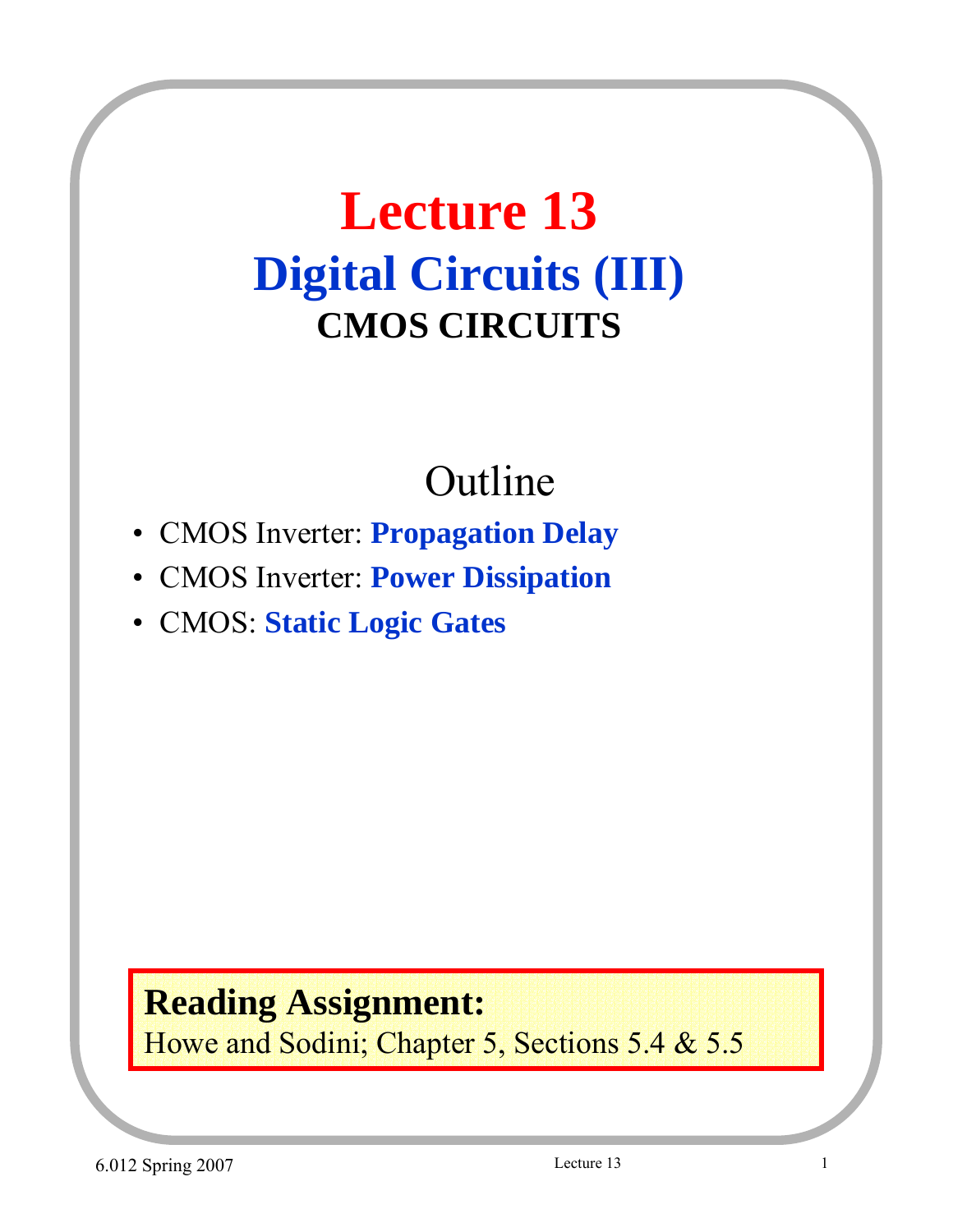## **1. Complementary MOS (CMOS) Inverter**





#### **Basic Operation:**

• 
$$
V_{IN} = 0 \Rightarrow V_{OUT} = V_{DD}
$$
  
\n-  $V_{GSn} = 0$  ( $\langle V_{Tn} \rangle$   $\Rightarrow$  NMOS OFF  
\n-  $V_{SGp} = V_{DD} (\rangle - V_{Tp}) \Rightarrow$  PMOS ON  
\n•  $V_{IN} = V_{DD} \Rightarrow V_{OUT} = 0$   
\n-  $V_{GSn} = V_{DD} (\rangle V_{Tn}) \Rightarrow$  NMOS ON

$$
- V_{SGp} = 0 \ (VTp) \Rightarrow \text{PMOS OFF}
$$

**No power consumption while idle in any logic state!**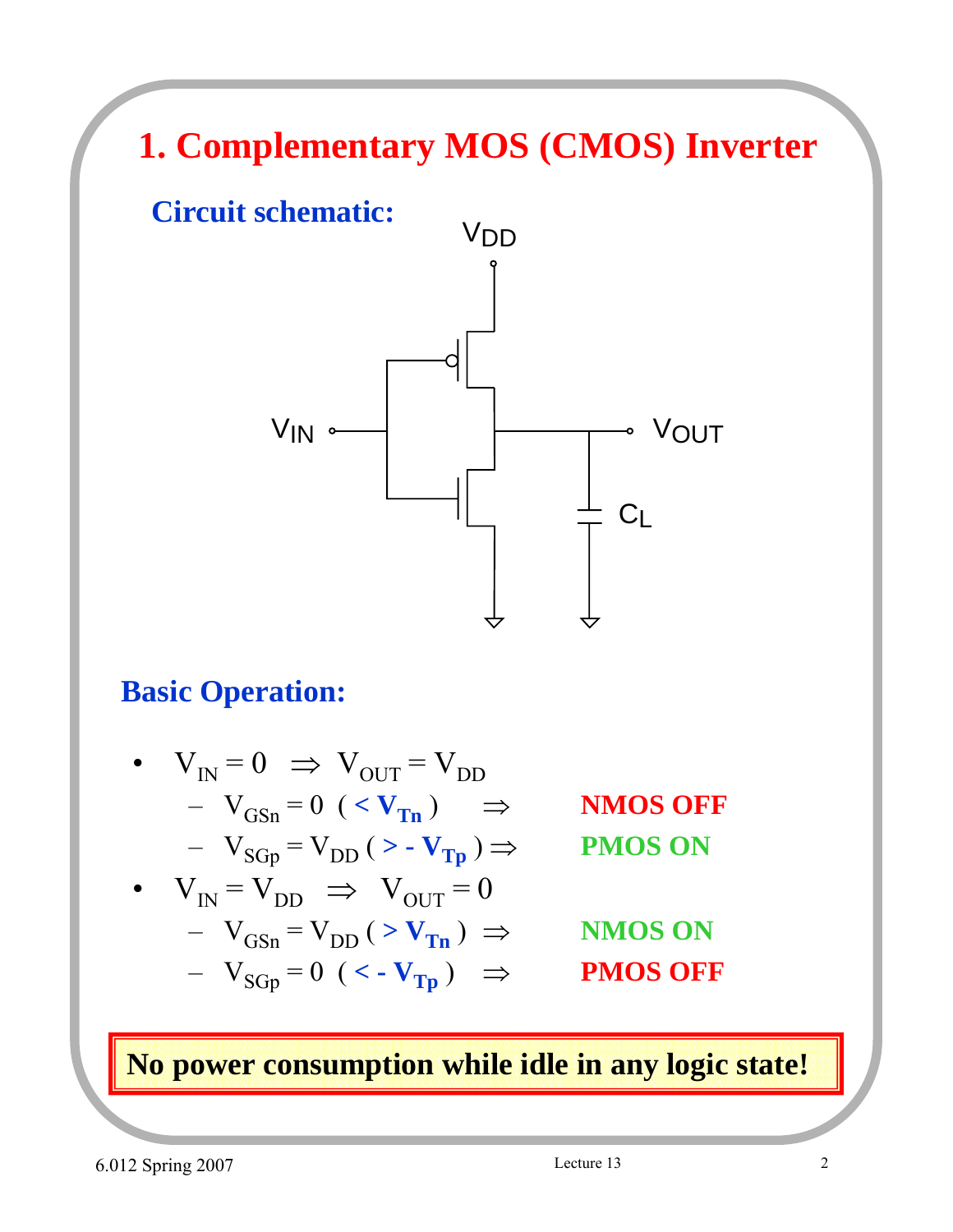## **2. CMOS inverter: Propagation delay**

Inverter propagation delay: time delay between input and output signals; figure of merit of logic speed.

Typical propagation delays: < 100 ps.

Complex logic system has 10-50 propagation delays per clock cycle.





Average propagation delay:

$$
\mathbf{t}_{\mathbf{p}} = \frac{1}{2} (\mathbf{t}_{\mathbf{PHL}} + \mathbf{t}_{\mathbf{PLH}})
$$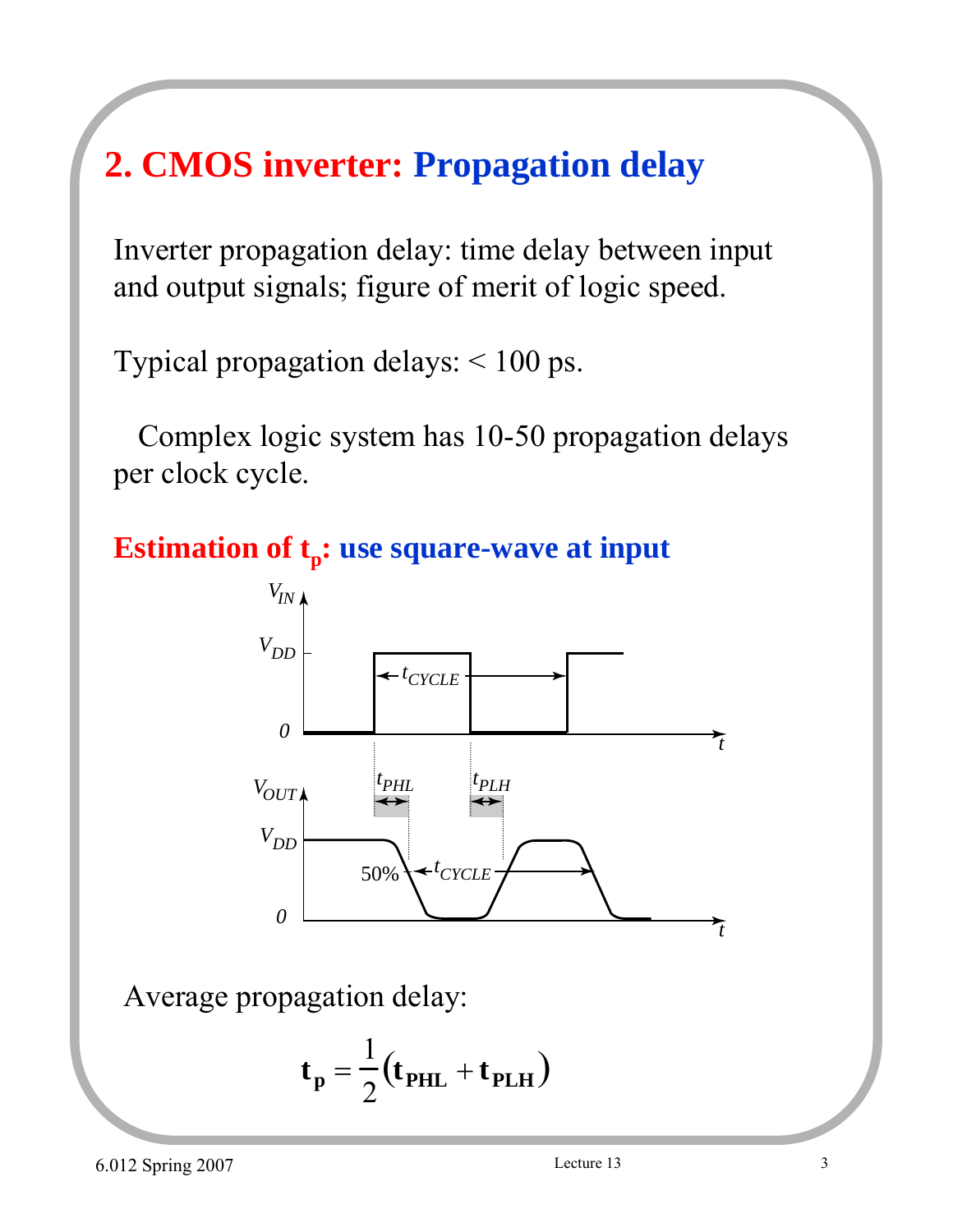

During early phases of discharge, NMOS is saturated and PMOS is cut-off.

Time to discharge *half* of charge stored in  $C_L$ .

$$
t_{pHL} \approx \frac{\frac{1}{2} \text{charge on C}_L (\omega t = 0^{-1})}{\text{NMOS discharge current}}
$$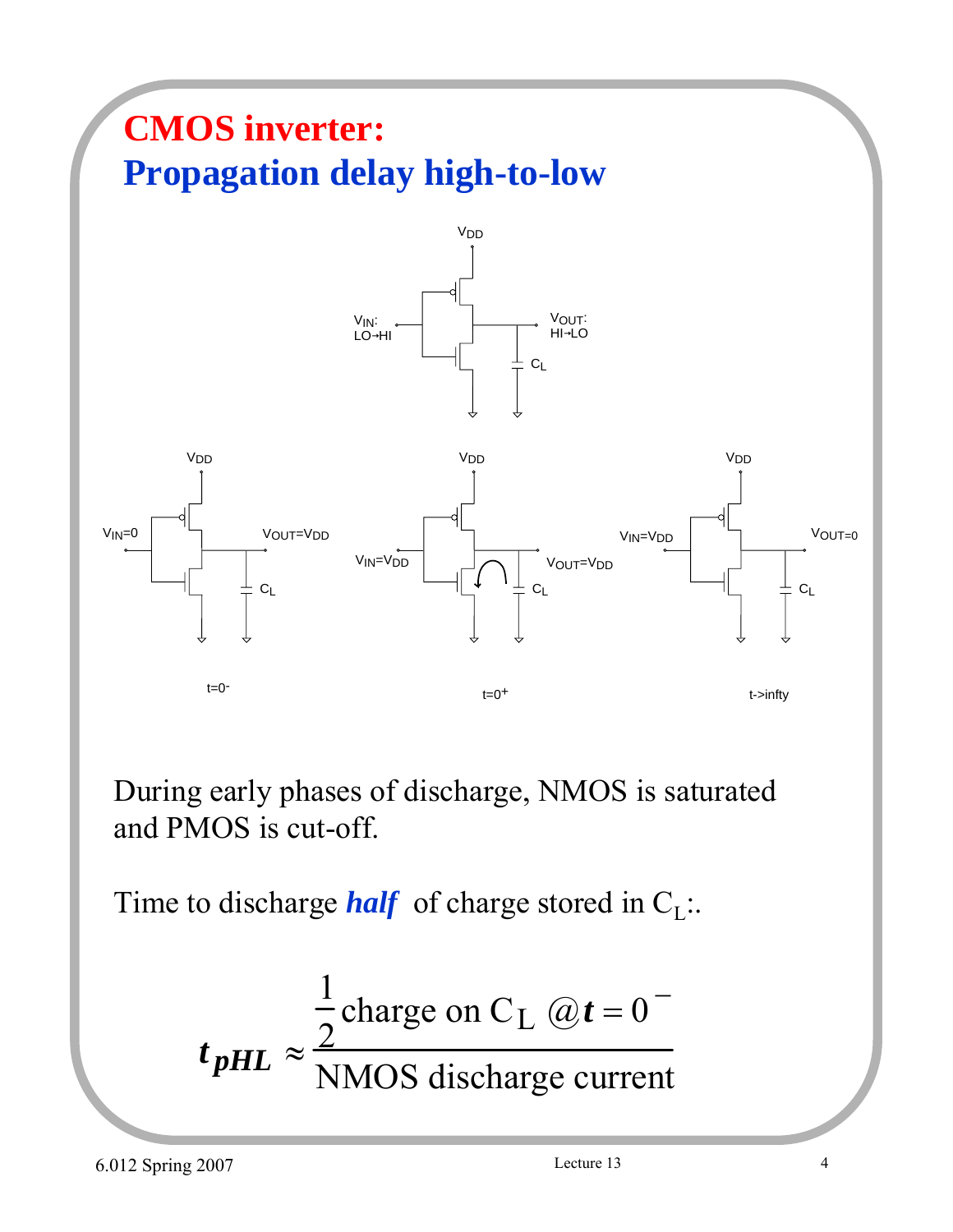### **CMOS inverter: Propagation delay high-to-low (contd.)**

Charge in  $C_{L}$  at t=0:

$$
\mathbf{Q}_{\mathbf{L}}(\mathbf{t} = \mathbf{0}^{-}) = \mathbf{C}_{\mathbf{L}} \mathbf{V}_{\mathbf{DD}}
$$

Discharge Current (NMOS in saturation):

$$
\mathbf{I}_{\mathbf{Dn}} = \frac{\mathbf{W}_{\mathbf{n}}}{2\mathbf{L}_{\mathbf{n}}} \mu_{\mathbf{n}} \mathbf{C}_{\mathbf{ox}} (\mathbf{V}_{\mathbf{D}\mathbf{D}} - \mathbf{V}_{\mathbf{T}\mathbf{n}})^2
$$

Then:

$$
t_{PHL} \approx \frac{C_L V_{DD}}{L_n} \mu_n C_{ox} (V_{DD} - V_{Tn})^2
$$

Graphical Interpretation

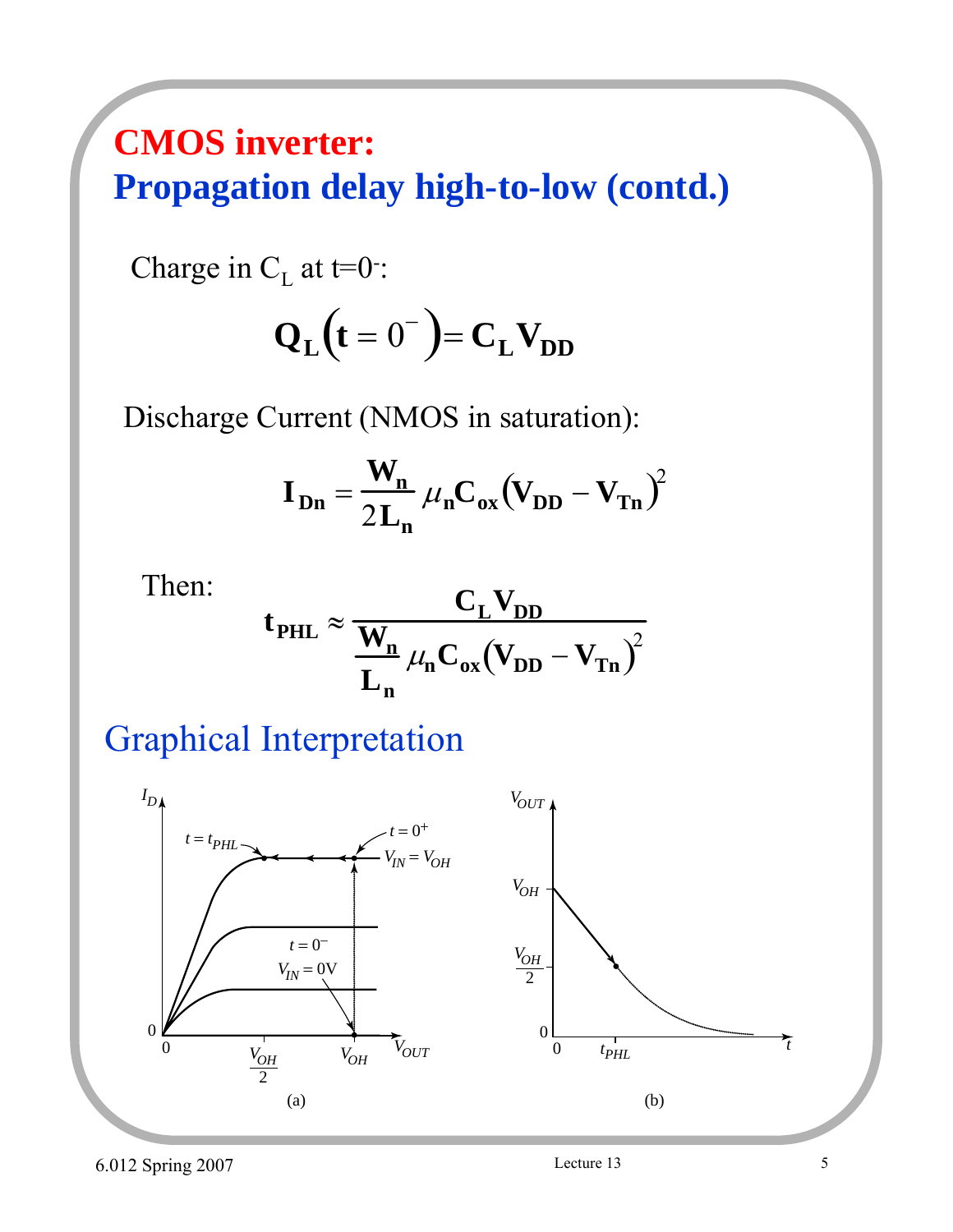## **CMOS inverter: Propagation delay low-to-high**



During early phases of discharge, PMOS is saturated and NMOS is cut-off.

Time to charge to *half* of final charge on  $C_l$ :.

$$
t_{PLH} \approx \frac{\frac{1}{2} \text{charge on C}_L \omega t = \infty}{\text{PMOS charge current}}
$$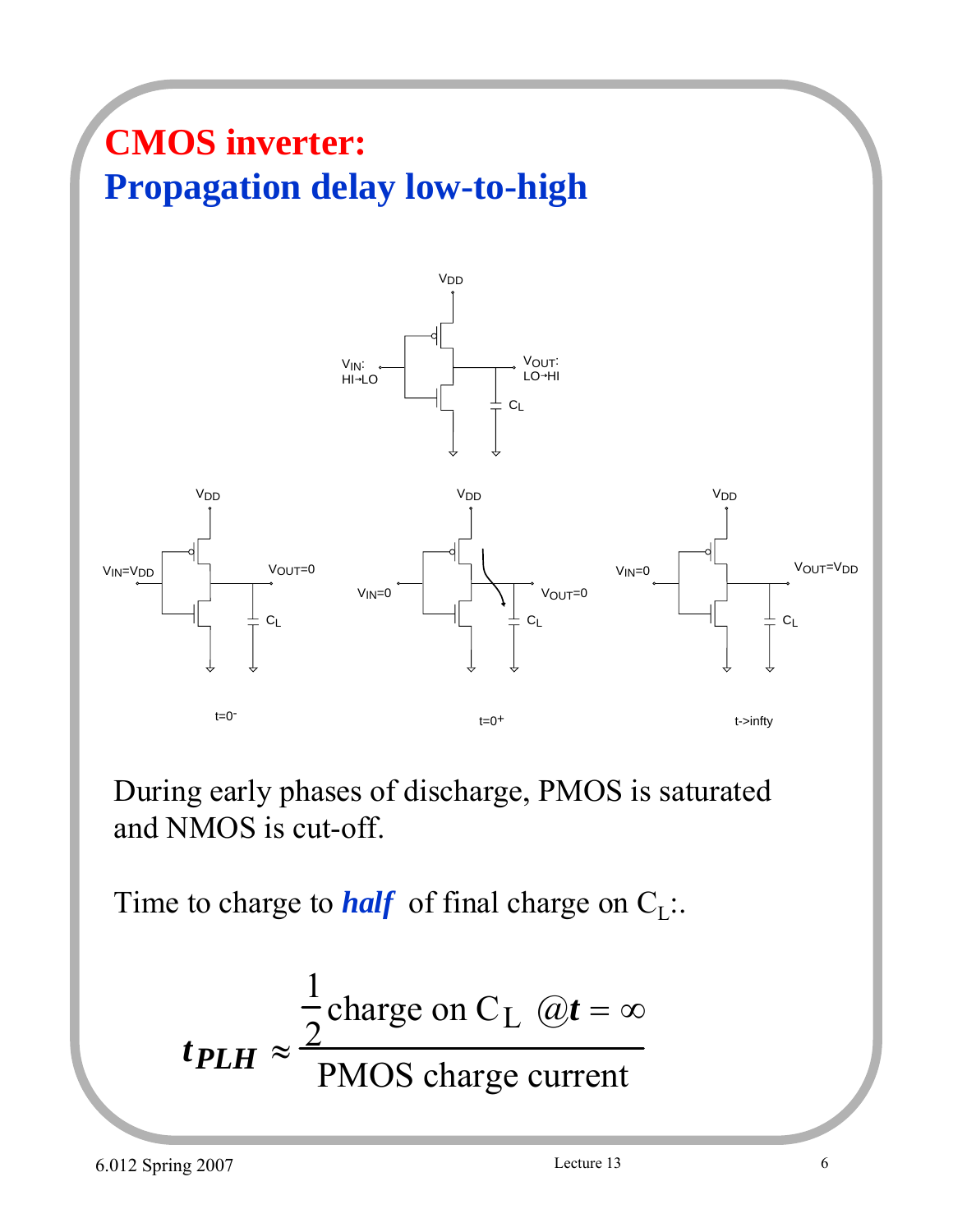### **CMOS inverter: Propagation delay high-to-low (contd.)**

Charge in  $C_L$  at t= $\infty$ :

$$
Q_{L}(t=\infty) = C_{L}V_{DD}
$$

Charge Current (PMOS in saturation):

$$
-I_{Dp} = \frac{W_p}{2L_p} \mu_p C_{ox} (V_{DD} + V_{Tp})^2
$$

Then:

$$
t_{PLH} \approx \frac{C_L V_{DD}}{L_p} \mu_p C_{ox} (V_{DD} + V_{Tp})^2
$$

#### **Key dependencies of propagation delay:**

\n- \n
$$
V_{DD} \uparrow \Rightarrow t_p \downarrow
$$
\n - Reason:  $V_{DD} \uparrow \Rightarrow Q(C_L) \uparrow$ , but  $I_D$  goes as square.\n
\n- \n $I \downarrow \Rightarrow t_p \downarrow$ \n - Raason:  $L \downarrow \Rightarrow I_D \uparrow$ \n - Reason:  $L \downarrow \Rightarrow I_D \uparrow$ \n
\n

– Trade-off: manufacturing cost!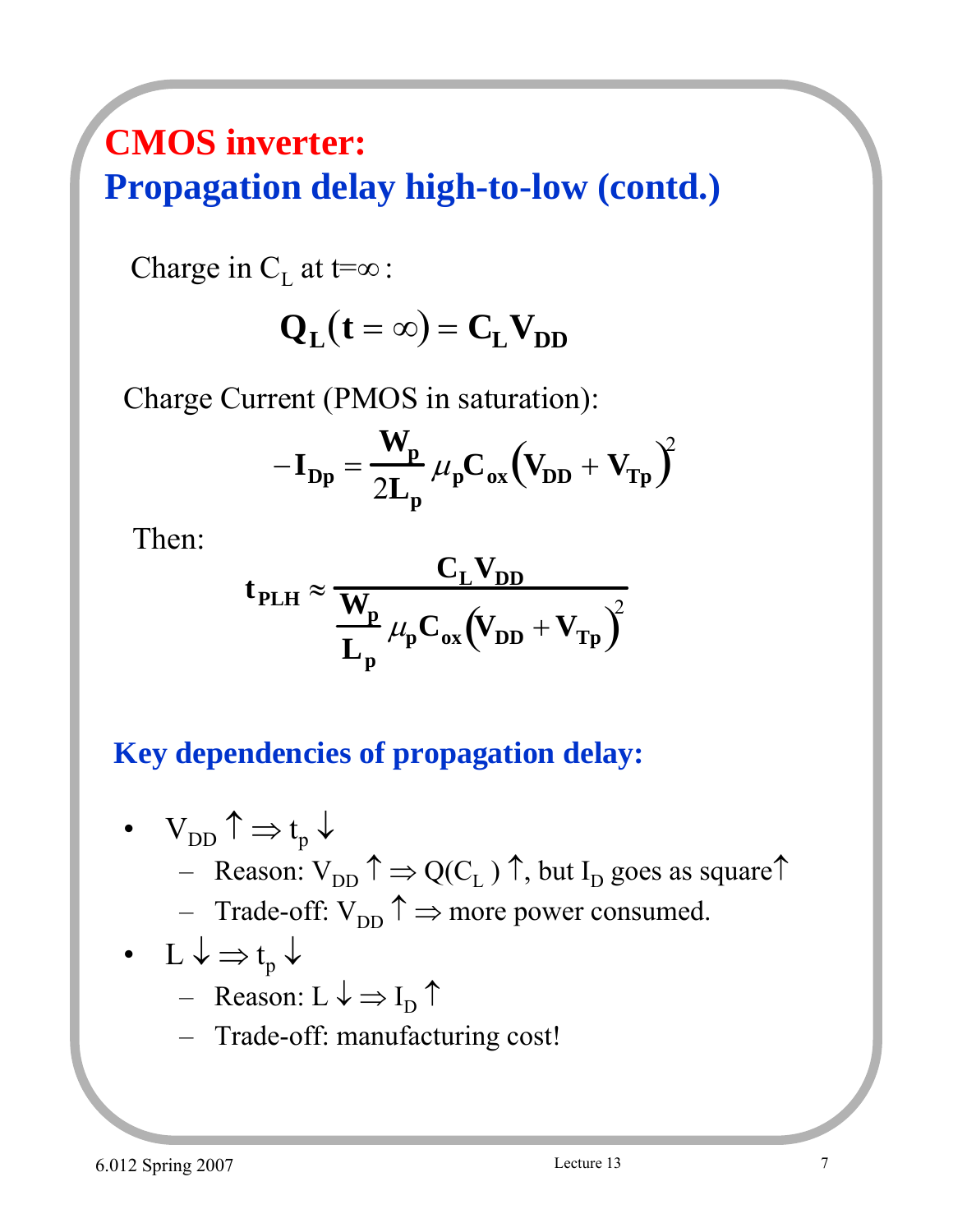## **Components of load capacitance C<sub>L</sub>:**

- *Following logic gates*: must add capacitance of each gate of every transistor the output is connected to.
- *Interconnect wires* that connects output to input of following logic gates
- *Own drain-to-body capacitances*

 $C_{L} = C_{G} + C_{wire} + C_{DBn} + C_{DBp}$ 

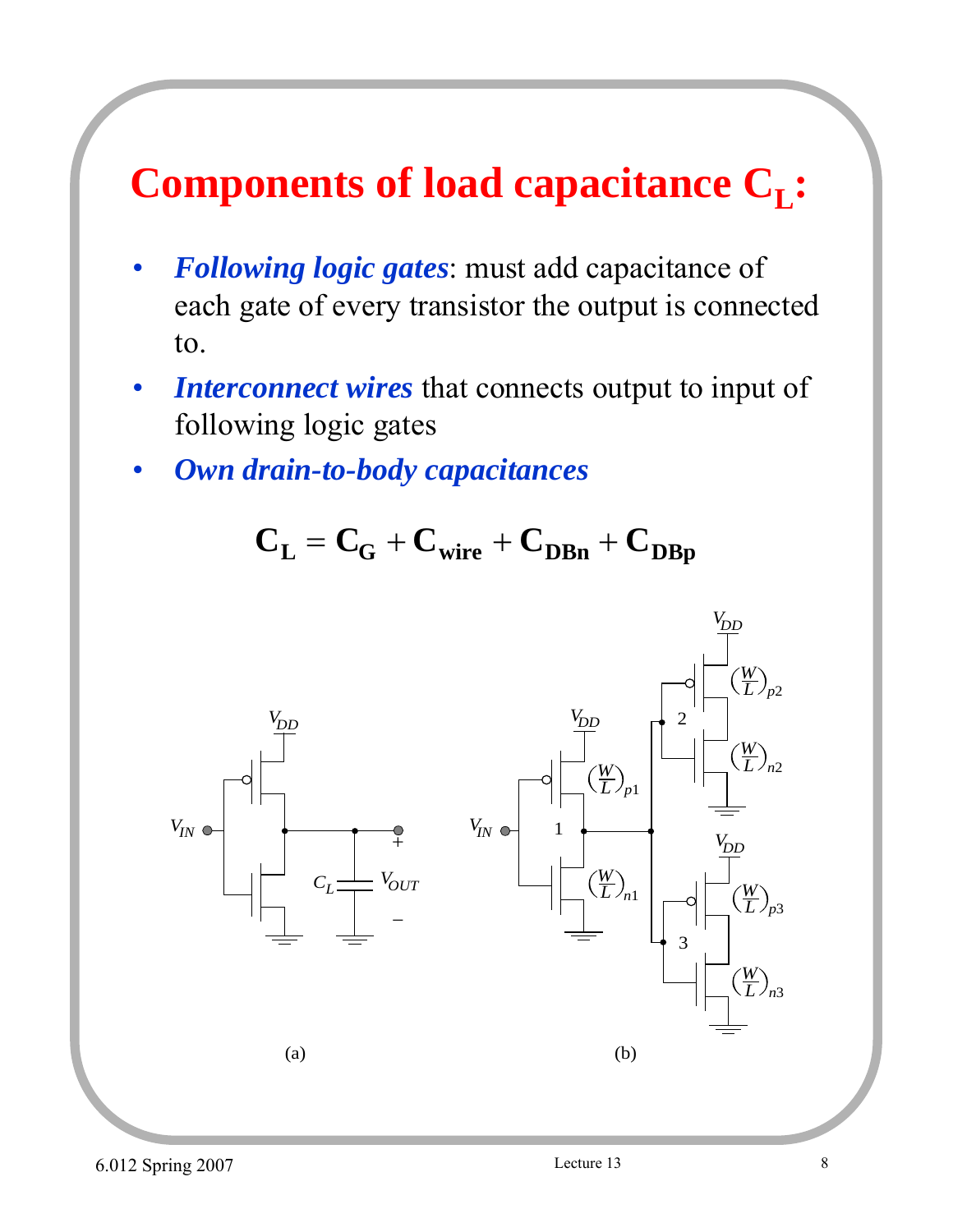# Gate Capacitance of Next Stage

- Estimation of the input capacitance:
	- n- and p-channel transistors in the next stage switch from triode through saturation to cutoff during a high-low or low-high transition
- Requires nonlinear charge storage elements to accurately model
- Hand Calculation use a rough estimate for an inverter

$$
C_{in} = C_{ox}(WL)_p + C_{ox}(WL)_n
$$

CG for example circuit

$$
C_G = C_{ox}(WL)_{p2} + C_{ox}(WL)_{n2} + C_{ox}(WL)_{n3}
$$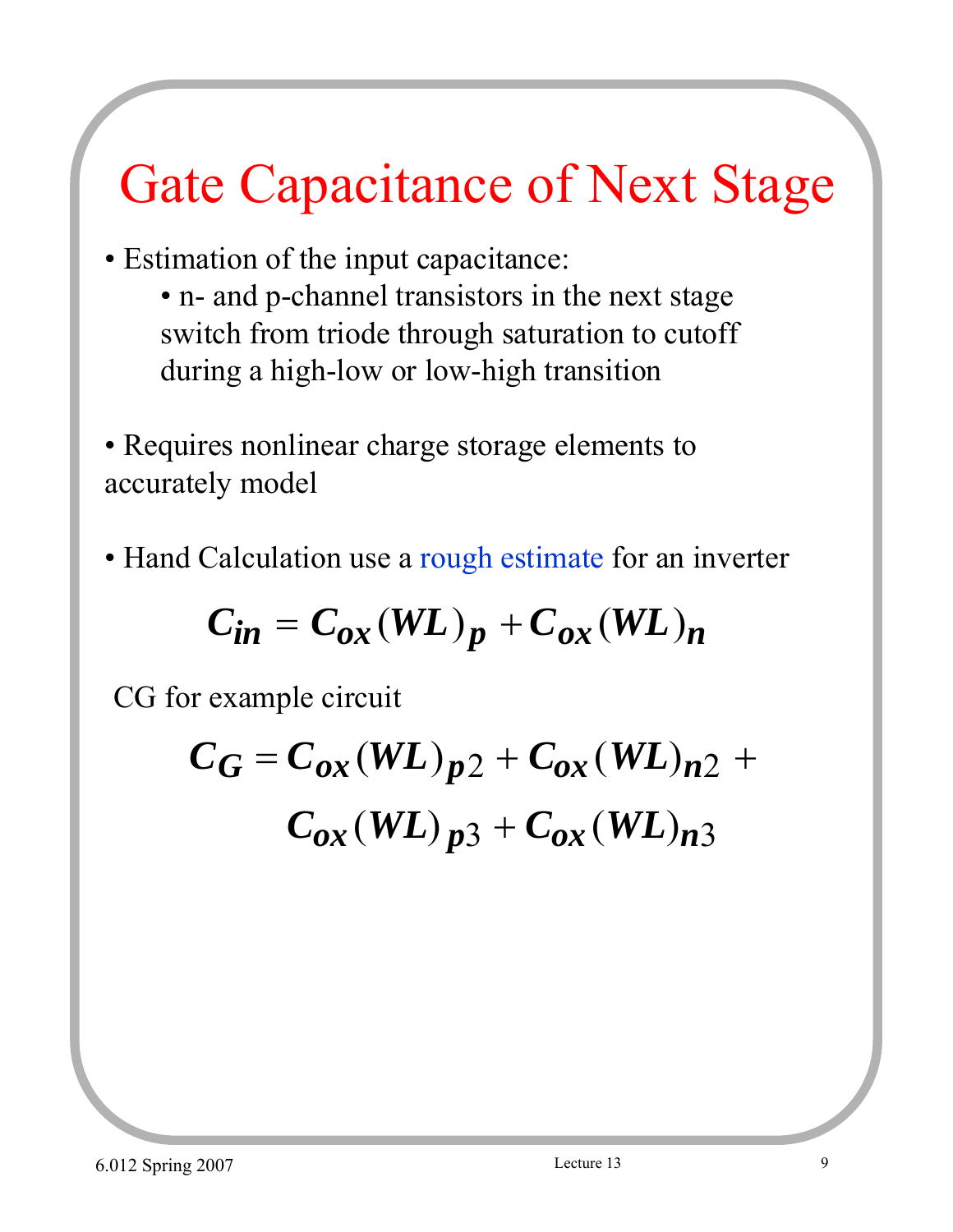# Interconnect Capacitance

• "Wires" consist of metal lines connecting the output of the inverter to the input of the next stage



• The p+ layer (i.e., heavily doped with acceptors) under the thick thermal oxide (500 nm  $= 0.5$  mm) and deposited oxide (600 nm =  $0.6$  mm) depletes only slightly when positive voltages appear on the metal line, so the capacitance is approximately the oxide capacitance:

## $C_{wire} = C_{thickox} (W_m * L_m)$

where the oxide thickness =  $500 \text{ nm} + 600 \text{ nm} = 1.1 \text{ µm}$ .

For large digital systems, the parasitic wiring capacitance can dominate the load capacitance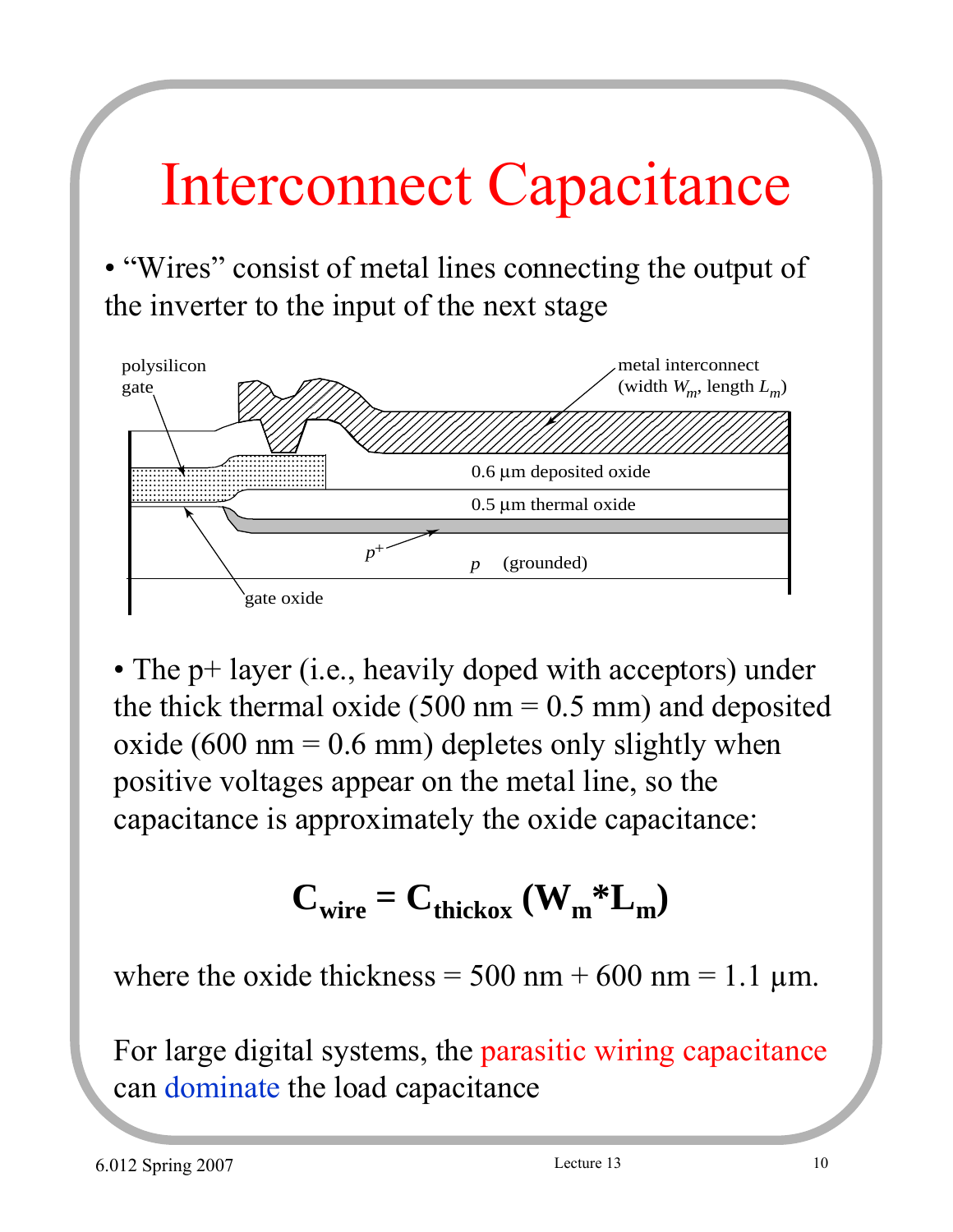# Parasitic Capacitance-Drain/Bulk Depletion



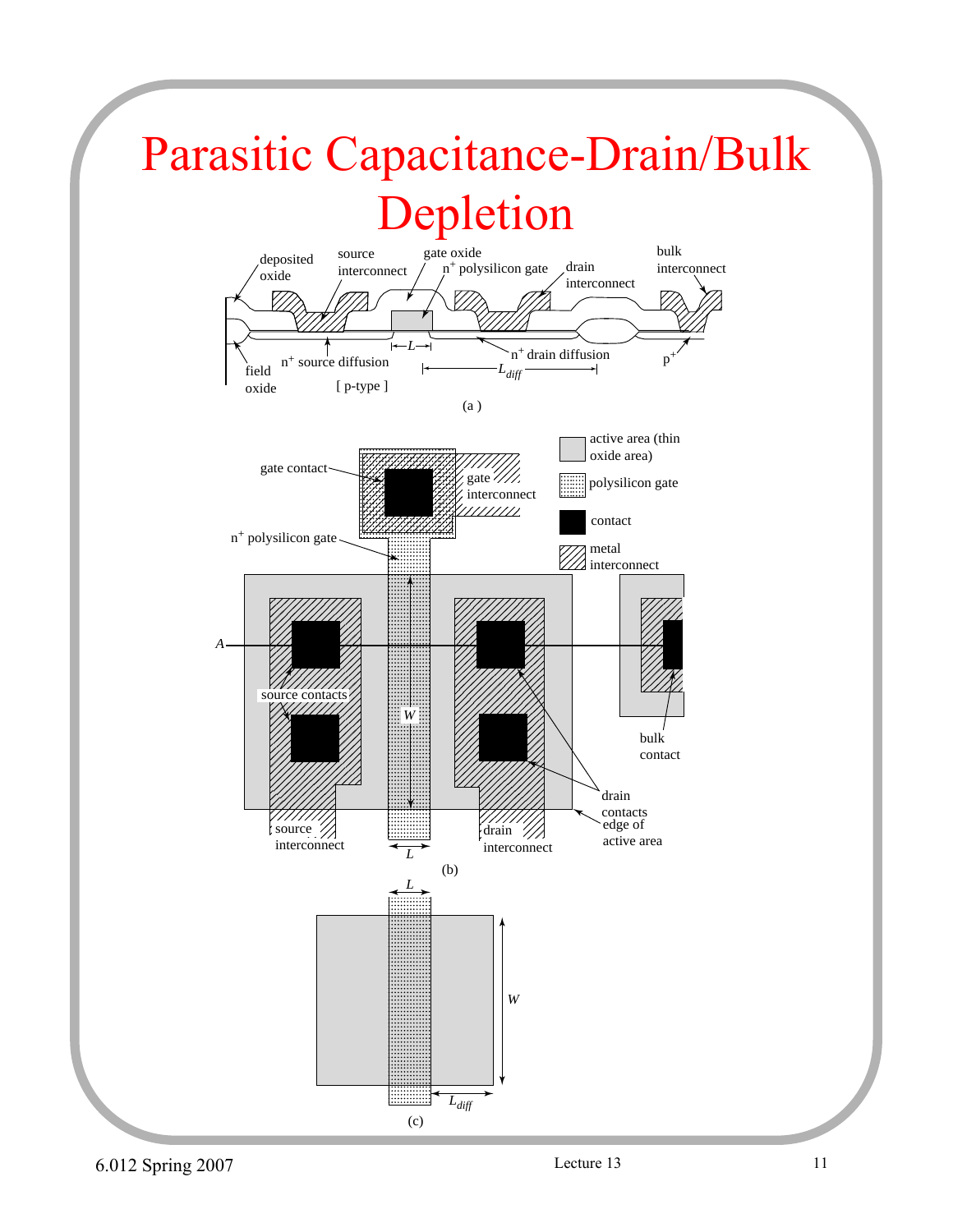## **Calculation of Parasitic Drain/Bulk Junction Depletion Capacitance**

• Depletion  $q_I(v_D)$  is non-linear --> take the worst case and use the zerobias capacitance  $C_{i_0}$  as a linear charge-storage element during the transient.

• "Bottom" of depletion regions of the inverter's drain diffusions contribute a depletion capacitance:

#### $C_{\text{JBOT}} = C_{\text{Jn}}(W_{\text{n}}L_{\text{diffn}}) + C_{\text{Jp}}(W_{\text{n}}L_{\text{diffn}})$

Where:  $C_{Jn}$  and  $C_{Jp}$  are the zero-bias bottom capacitance (fF/ $\mu$ m<sup>2</sup>) for the n-channel and p-channel MOSFET drain-bulk junction, respectively.

Typical numbers:  $C_{Jn}$  and  $C_{Jp}$  are about 0.2 fF/ $\mu$ m<sup>2</sup>

• "Sidewall" of depletion regions of the inverter's drain diffusions make an additional contribution:

## $C_{\text{JSW}} = (W_n + 2L_{\text{diffn}})C_{\text{JSWn}} + (W_p + 2L_{\text{diffp}})C_{\text{JSWp}}$

Where:  $C_{JSWn}$  and  $C_{JSWp}$  are the zero-bias sidewall capacitance (F/ $\mu$ m) for the n-channel and p-channel MOSFET drain-bulk junction, respectively.

Typical numbers:  $C_{\text{JSWn}}$  and  $C_{\text{JSWp}}$  are about 0.5 fF/ $\mu$ m

The sum of  $C_{J\text{BOT}}$  and  $C_{J\text{SW}}$  is the total depletion capacitance,  $C_{DB}$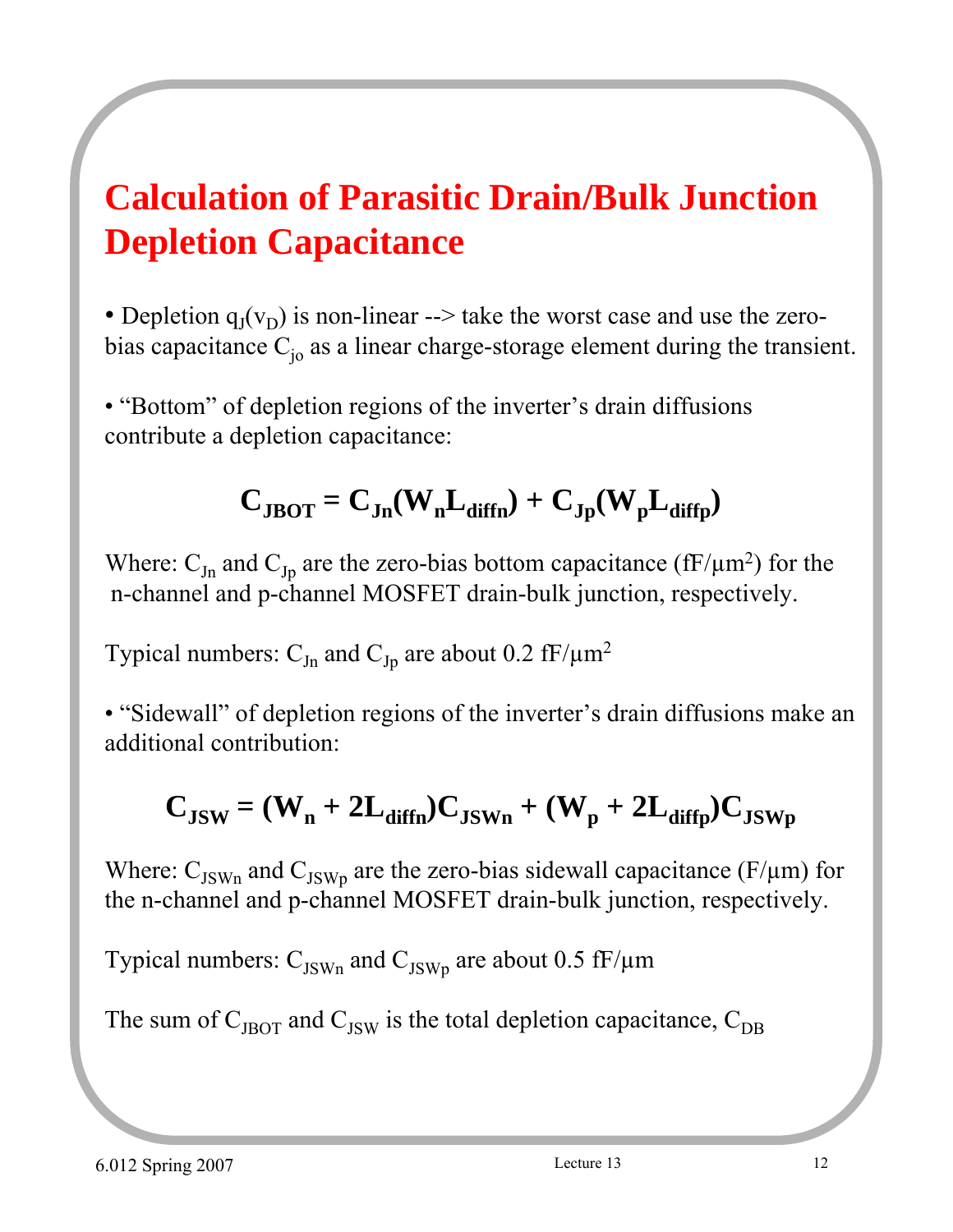## Power Dissipation

• Energy from power supply needed to charge up the capacitor:

$$
E_{charge} = \int V_{DD} i(t) dt = V_{DD} Q = V_{DD}^2 C_L
$$

• Energy stored in capacitor:

$$
E_{store} = 1/2 C_L V_{DD}^2
$$

• Energy lost in p-channel MOSFET during charging:

$$
E_{diss} = E_{charge} - E_{store} = 1/2 C_L V_{DD}^2
$$

•During discharge the n-channel MOSFET dissipates an identical amount of energy.

•If the charge/discharge cycle is repeated f times/second, where f is the clock frequency, the dynamic power dissipation is:

$$
P = 2E_{diss} * f = C_L V_{DD}^2 f
$$

In practice many gates do not change state every clock cycle which lowers the power dissipation.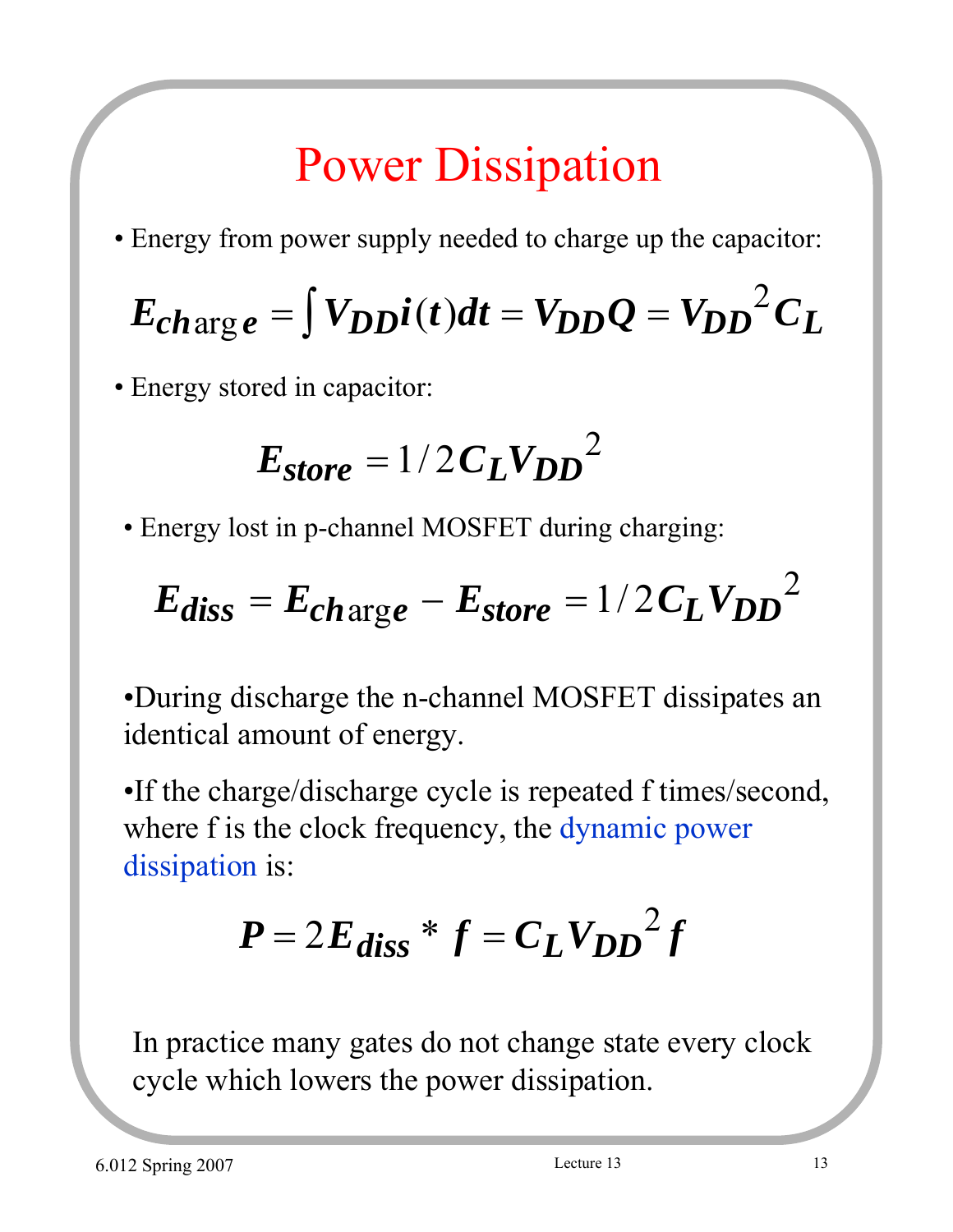# CMOS Static Logic Gates

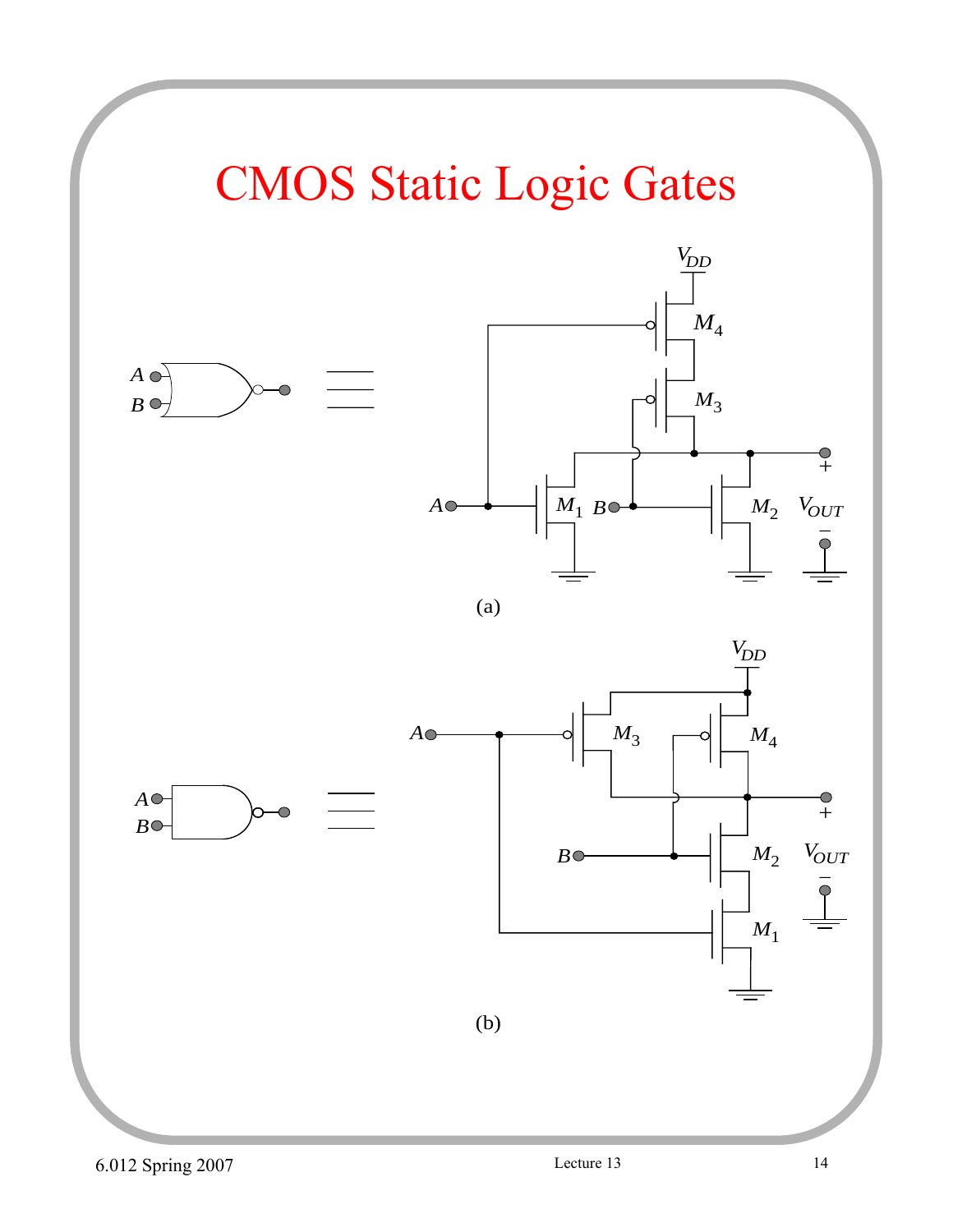# CMOS NAND Gate

#### I-V Characteristics of n-channel devices



• Effective length of two n-channel devices is  $2L_n$ 

•  $K_{\text{neff}} = k_{n1}/2 = k_{n2}/2$  Recall  $k_n = W/L\mu_nC_{ox}$ 

•Effective width of two p-channel devices is  $2W_p BUT$ worst case only one device is on

•  $K_{\text{perf}} = k_{p3} = k_{p4}$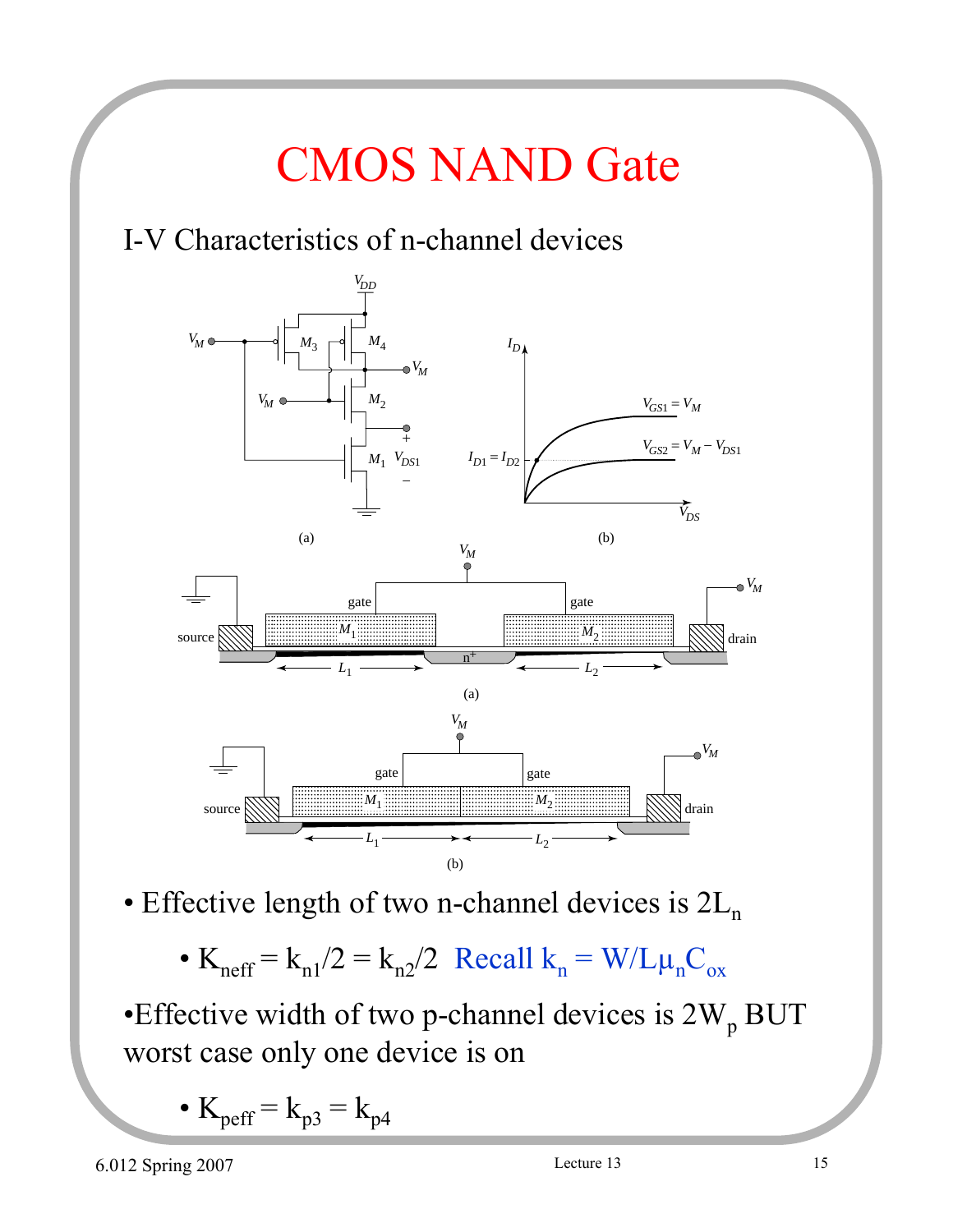# Calculation of static and transient performance for NAND Gate

- $k_{\text{perf}} = k_{\text{neff}}$  is desirable for equal propagation delays and symmetrical transfer characteristics
- Recall  $\mu_n = 2\mu_p$
- Therefore  $(W/L)_n = (W/L)_p$

for 2-input NAND gate

•In general for an M-input NAND Gate

$$
\left(\frac{W}{L}\right)_n = \frac{M}{2}\left(\frac{W}{L}\right)_p
$$